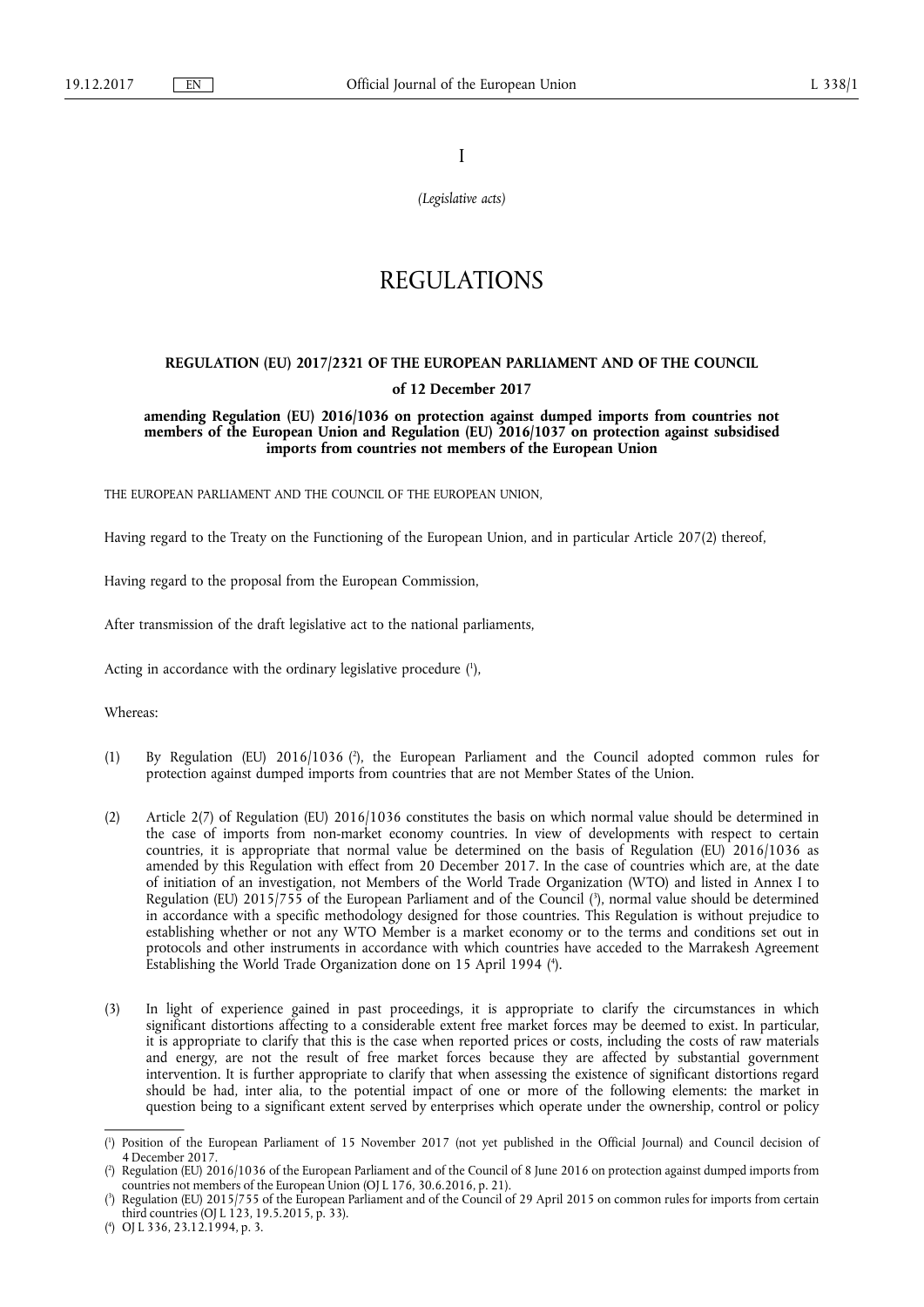supervision or guidance of the authorities of the exporting country; state presence in firms allowing the state to interfere with respect to prices or costs; public policies or measures discriminating in favour of domestic suppliers or otherwise influencing free market forces; the lack, discriminatory application or inadequate enforcement of bankruptcy, corporate or property laws; wage costs being distorted; access to finance granted by institutions which implement public policy objectives or otherwise not acting independently of the state.

- (4) The Commission should produce, make public and regularly update reports on significant distortions, which could potentially result in an anti-dumping investigation, describing the market circumstances concerning those instances in a certain country or a certain sector. Such reports and the evidence on which they are based should be placed on the file of any investigation relating to that country or sector. In such investigations, interested parties should have ample opportunity to comment on the reports and the evidence on which they are based. When assessing the existence of significant distortions, relevant international standards, including core conventions of the International Labour Organisation (ILO) and relevant multilateral environmental conventions, should be taken into account, where appropriate.
- (5) Costs are normally calculated on the basis of records kept by the exporter and producer under investigation. However, where there are direct or indirect significant distortions in the exporting country with the consequence that costs reflected in the records of the party concerned are artificially low, such costs may be adjusted or established on any reasonable basis, including information from other representative markets or from international prices or benchmarks. Domestic costs may also be used, but only to the extent that they are positively established not to be distorted, on the basis of accurate and appropriate evidence.
- (6) When data are sourced in representative countries and the Commission has to establish whether the level of social and environmental protection in such countries is adequate, it is necessary for the Commission to examine whether those countries comply with core ILO and relevant multilateral environmental conventions.
- (7) Where part of the costs for an exporter and producer is distorted, including where a given input is sourced from different sources, that part of the costs should be replaced by undistorted costs. In light of experience gained in past proceedings, it is appropriate to further clarify that, for the purposes of determining the existence of significant distortions in a third country, due account should be taken of all relevant evidence regarding the circumstances prevailing on the domestic market of the exporters and producers from that country, which has been placed on the file, and upon which interested parties have had an opportunity to comment, including an opportunity for those exporters and producers to conclusively show that their domestic costs are undistorted. Where available, such evidence includes relevant reports. Indications as to the existence of significant distortions may also be presented by all relevant stakeholders, including Union industry and trade unions. Such indications and the need to avoid any additional burdens for Union industry in using the anti-dumping instrument, in particular in view of the economic and trade specificities of small and medium-sized enterprises, should be considered when deciding on preparing or updating the relevant reports.
- (8) With respect to the methodology used in the original investigation and to be used in the review investigation, Article 11(9) of Regulation (EU) 2016/1036 applies. In that context, it is appropriate to clarify that, when examining whether there is an indication that circumstances have changed, due account should be taken of all relevant evidence, including relevant reports regarding the circumstances prevailing on the domestic market of the exporters and producers and the evidence on which they are based, which has been placed on the file, and upon which interested parties have had an opportunity to comment.
- (9) In the absence of any other specific transitional rules regulating the matter, it is appropriate to provide for the application of this Regulation to all decisions on the initiation of proceedings, and to all proceedings, including original investigations and review investigations, initiated on or after 20 December 2017, subject to Article 11(9) of Regulation (EU) 2016/1036. Furthermore, by way of specific transitional rule for existing measures, and having regard to the absence of any other specific transitional rules regulating the matter, in the case of a transition from a normal value calculated pursuant to Article 2(7) of Regulation (EU) 2016/1036 to a normal value calculated in accordance with the methodology set out in Regulation (EU) 2016/1036 as amended by this Regulation, the original methodology should continue to apply until the initiation of the first expiry review following such transition. With a view to reducing the risk of circumvention of the provisions of this Regulation, the same approach should apply with respect to reviews conducted pursuant to Article 11(4) of Regulation (EU) 2016/1036. It is also appropriate to recall that a transition from a normal value calculated pursuant to Article 2(7) to a normal value calculated in accordance with the methodology set out in Regulation (EU) 2016/1036 as amended by this Regulation would not in itself constitute sufficient evidence within the meaning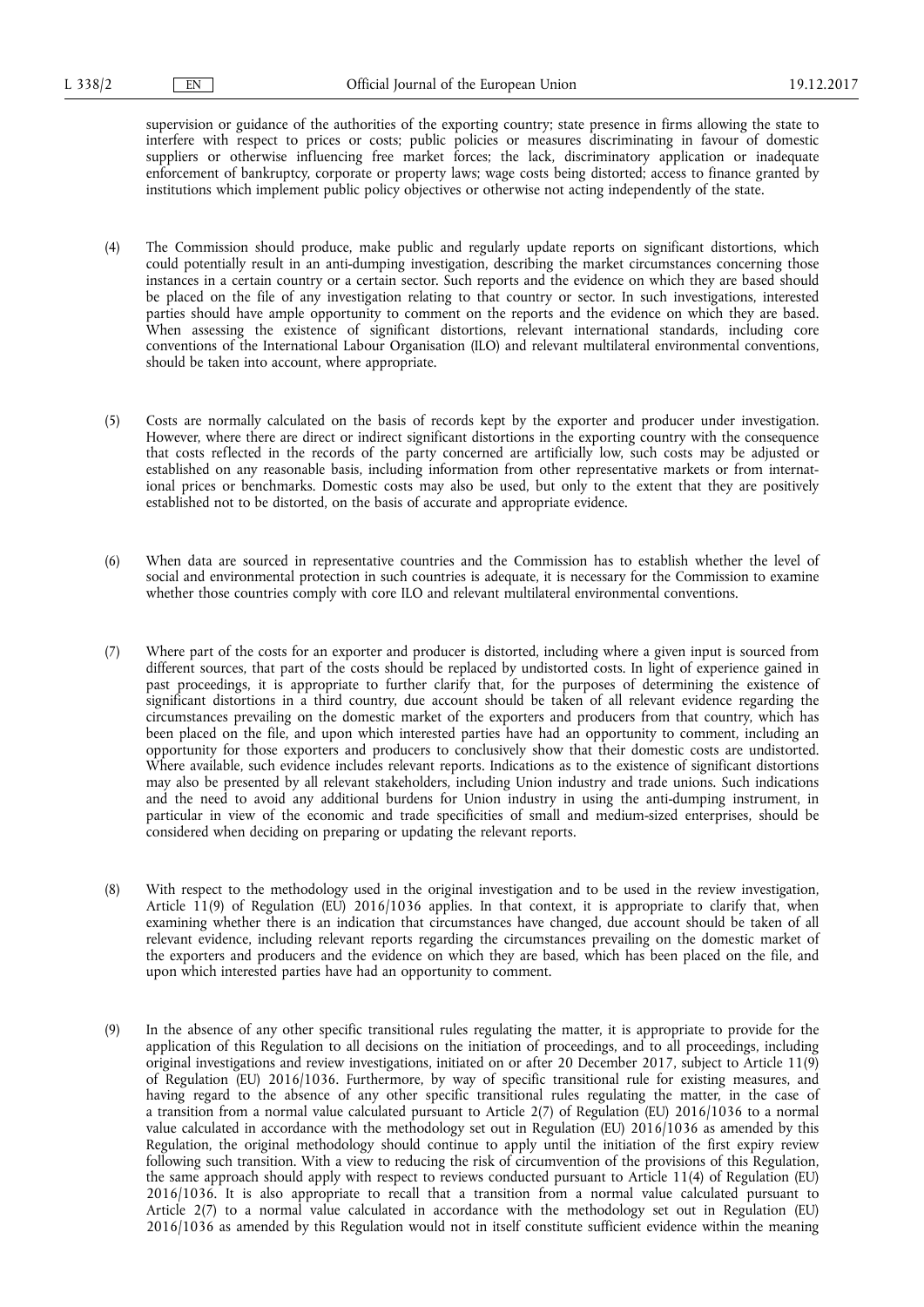of Article 11(3) of Regulation (EU) 2016/1036. Such transitional rules should fill a lacuna that would otherwise risk generating legal uncertainty, provide a reasonable opportunity for interested parties to adapt themselves to the expiry of the old rules and the entry into force of the new rules, and facilitate the efficient, orderly and equitable administration of Regulation (EU) 2016/1036.

- (10) By Regulation (EU) 2016/1037 ( 1 ), the European Parliament and the Council adopted common rules for protection against subsidised imports from countries that are not Member States of the Union. Experience has shown that the actual magnitude of subsidisation is usually discovered during the relevant investigation. In particular, investigated exporters are frequently found to benefit from subsidies whose existence could not have been reasonably known before carrying out the investigation. It is appropriate to clarify that, when such subsidies are found in the course of any given investigation or review, the Commission should offer additional consultations to the country of origin and/or export concerned with regard to such subsidies identified in the course of the investigation. In the absence of specific transitional rules regulating the matter, it is appropriate to provide for the application of this Regulation to all decisions on the initiation of proceedings, and to all proceedings, including original investigations and review investigations, initiated on or after 20 December 2017.
- (11) Regulation (EU) 2016/1036 and Regulation (EU) 2016/1037 should therefore be amended accordingly,

HAVE ADOPTED THIS REGULATION:

## *Article 1*

Regulation (EU) 2016/1036 is amended as follows:

- (1) in Article 2, the following paragraph is inserted:
	- '6a. (a) In case it is determined, when applying this or any other relevant provision of this Regulation, that it is not appropriate to use domestic prices and costs in the exporting country due to the existence in that country of significant distortions within the meaning of point (b), the normal value shall be constructed exclusively on the basis of costs of production and sale reflecting undistorted prices or benchmarks, subject to the following rules.

The sources the Commission may use include:

- corresponding costs of production and sale in an appropriate representative country with a similar level of economic development as the exporting country, provided the relevant data are readily available; where there is more than one such country, preference shall be given, where appropriate, to countries with an adequate level of social and environmental protection;
- if it considers appropriate, undistorted international prices, costs, or benchmarks; or
- domestic costs, but only to the extent that they are positively established not to be distorted, on the basis of accurate and appropriate evidence, including in the framework of the provisions on interested parties in point (c).

Without prejudice to Article 17, that assessment shall be done for each exporter and producer separately.

The constructed normal value shall include an undistorted and reasonable amount for administrative, selling and general costs and for profits.

- (b) Significant distortions are those distortions which occur when reported prices or costs, including the costs of raw materials and energy, are not the result of free market forces because they are affected by substantial government intervention. In assessing the existence of significant distortions regard shall be had, inter alia, to the potential impact of one or more of the following elements:
	- the market in question being served to a significant extent by enterprises which operate under the ownership, control or policy supervision or guidance of the authorities of the exporting country;
	- state presence in firms allowing the state to interfere with respect to prices or costs;
	- public policies or measures discriminating in favour of domestic suppliers or otherwise influencing free market forces;

<sup>(</sup> 1 ) Regulation (EU) 2016/1037 of the European Parliament and of the Council of 8 June 2016 on protection against subsidised imports from countries not members of the European Union (OJ L 176, 30.6.2016, p. 55).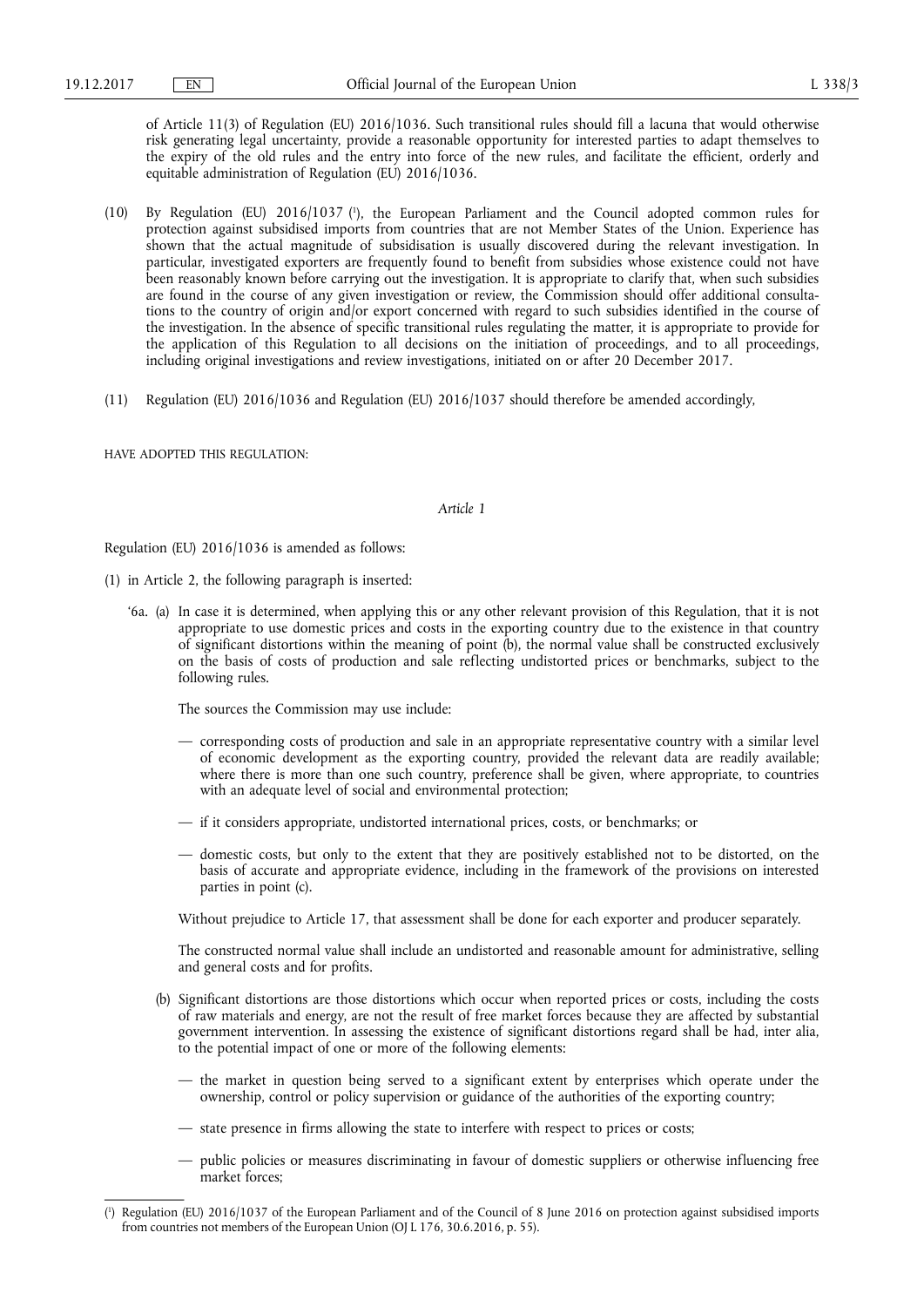- the lack, discriminatory application or inadequate enforcement of bankruptcy, corporate or property laws;
- wage costs being distorted;
- access to finance granted by institutions which implement public policy objectives or otherwise not acting independently of the state.
- (c) Where the Commission has well-founded indications of the possible existence of significant distortions as referred to in point (b) in a certain country or a certain sector in that country, and where appropriate for the effective application of this Regulation, the Commission shall produce, make public and regularly update a report describing the market circumstances referred to in point (b) in that country or sector. Such reports and the evidence on which they are based shall be placed on the file of any investigation relating to that country or sector. Interested parties shall have ample opportunity to rebut, supplement, comment or rely on the report and the evidence on which it is based in each investigation in which such report or evidence is used. In assessing the existence of significant distortions, the Commission shall take into account all the relevant evidence that is on the investigation file.
- (d) When filing a complaint in accordance with Article 5, or a request for a review in accordance with Article 11, Union industry may rely on the evidence in the report referred to in point (c) of this paragraph, where meeting the standard of evidence in view of Article  $\zeta(9)$ , in order to justify the calculation of the normal value.
- (e) Where the Commission finds that there is sufficient evidence, pursuant to Article 5(9), of significant distortions within the meaning of point (b) of this paragraph and decides to initiate an investigation on that basis, the notice of initiation shall specify that fact. The Commission shall collect the data necessary to allow the construction of the normal value in accordance with point (a) of this paragraph.

The parties to the investigation shall be informed promptly after initiation about the relevant sources that the Commission intends to use for the purpose of determining normal value pursuant to point (a) of this paragraph and shall be given 10 days to comment. For that purpose, interested parties shall be given access to the file, which shall include any evidence on which the investigating authority relies, without prejudice to Article 19. Any evidence regarding the existence of significant distortions may only be taken into account if it can be verified in a timely manner within the investigation, in accordance with Article 6(8).';

(2) in Article 2, paragraph 7 is replaced by the following:

'7. In the case of imports from countries which are, at the date of initiation of the investigation, not members of the WTO and listed in Annex I to Regulation (EU) 2015/755 of the European Parliament and of the Council (\*), normal value shall be determined on the basis of the price or constructed value in an appropriate representative country, or the price from such a third country to other countries, including the Union, or where those are not possible, on any other reasonable basis, including the price actually paid or payable in the Union for the like product, duly adjusted if necessary to include a reasonable profit margin.

The appropriate representative country shall be selected in a reasonable manner, due account being taken of any reliable information made available at the time of selection, and in particular of cooperation by at least one exporter and producer in that country. Where there is more than one such country, preference shall be given, where appropriate, to countries with an adequate level of social and environmental protection. Account shall also be taken of time limits. Where appropriate, an appropriate representative country which is subject to the same investigation shall be used.

The parties to the investigation shall be informed promptly after its initiation of the country envisaged and shall be given 10 days to comment.

- (\*) Regulation (EU) 2015/755 of the European Parliament and of the Council of 29 April 2015 on common rules for imports from certain third countries (OJ L 123, 19.5.2015, p. 33).';
- (3) in Article 11(3), the following subparagraph is added:

'Where existing anti-dumping measures are based on a normal value calculated pursuant to the Article 2(7) as it was in force on  $19$  December 2017, the methodology laid down in Article 2(1) to (6a) shall replace the original methodology used for the determination of the normal value only from the date on which the first expiry review of those measures, after 19 December 2017, is initiated. In accordance with Article 11(2), those measures shall remain in force pending the outcome of the review.';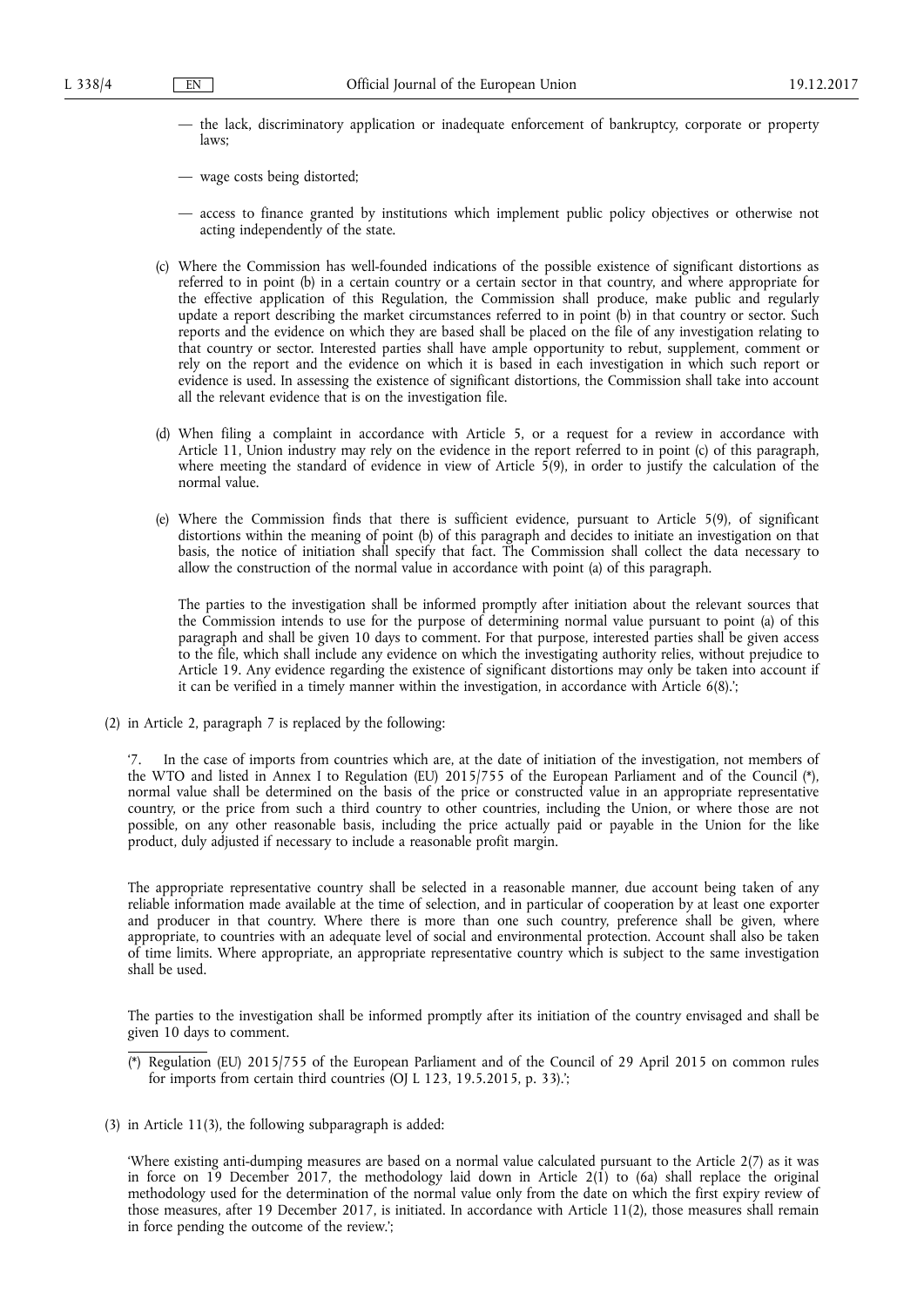(4) in Article 11(4), the following subparagraph is added:

'Where existing anti-dumping measures are based on a normal value calculated pursuant to Article 2(7) as it was in force on 19 December 2017, the methodology laid down in Article 2(1) to (6a) shall replace the original methodology used for the determination of the normal value only after the date on which the first expiry review of those measures, after 20 December 2017, is initiated. In accordance with Article 11(2), those measures shall remain in force pending the outcome of the review.';

(5) in Article 11(9), the following subparagraph is added:

'In relation to the circumstances relevant for the determination of the normal value pursuant to Article 2, due account shall be taken of all relevant evidence, including relevant reports regarding the circumstances prevailing on the domestic market of the exporters and producers and the evidence on which they are based, which has been placed on the file, and upon which interested parties have had an opportunity to comment.';

(6) Article 23 is replaced by the following:

*'Article 23* 

# **Report and information**

1. The Commission shall, with due regard to the protection of confidential information within the meaning of Article 19, present an annual report on the application and implementation of this Regulation to the European Parliament and to the Council. The report shall include information about the application of provisional and definitive measures, the termination of investigations without measures, reinvestigations, reviews, significant distortions and verification visits, and the activities of the various bodies responsible for monitoring the implementation of this Regulation and fulfilment of the obligations arising therefrom.

2. The European Parliament may invite the Commission to an *ad-hoc* meeting of its responsible committee to present and explain any issues related to the implementation of this Regulation. It may also, inter alia, on the basis of the report pursuant to paragraph 1 and the presentation and explanations referred to in this paragraph, communicate any relevant considerations and facts to the Commission.

3. No later than six months after presenting the report to the European Parliament and to the Council, the Commission shall make the report public.'.

#### *Article 2*

In Article 10(7) of Regulation (EU) 2016/1037, the following subparagraph is added:

'The Commission shall also offer consultations to the country of origin and/or export concerned with regard to other subsidies identified in the course of the investigation. In those situations, the Commission shall send to the country of origin and/or export a summary of the main elements concerning other subsidies, in particular those referred to in point (c) of paragraph 2. If the additional subsidies are not covered by the notice of initiation, the notice of initiation shall be amended and the amended version published in the *Official Journal of the European Union*. All interested parties shall be given additional and sufficient time to comment.'.

#### *Article 3*

This Regulation shall enter into force on the day following that of its publication in the *Official Journal of the European Union*.

# *Article 4*

This Regulation shall apply to all decisions on the initiation of proceedings, and to all proceedings, including original investigations and review investigations, initiated on or after the date on which this Regulation enters into force.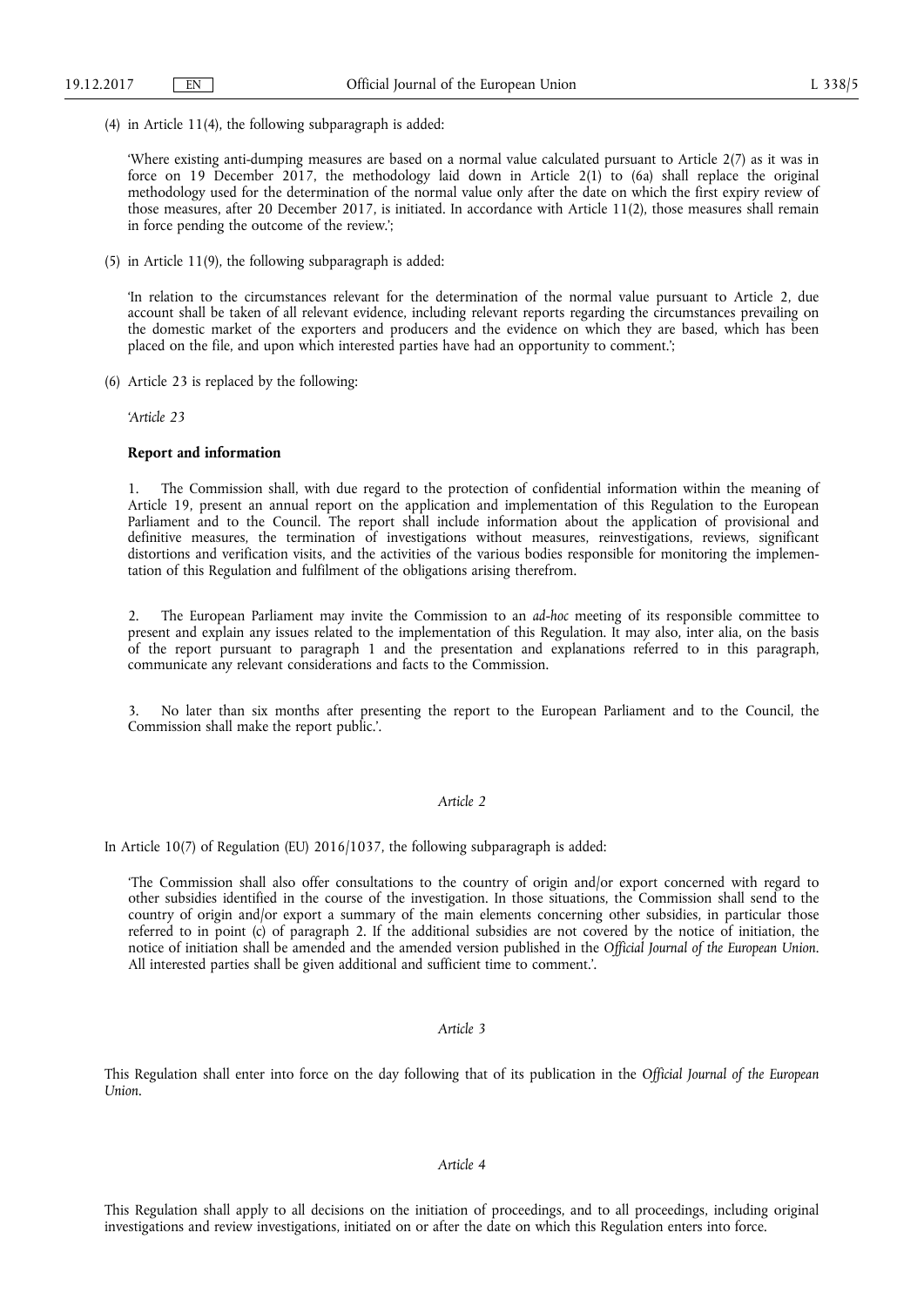This Regulation shall be binding in its entirety and directly applicable in all Member States.

Done at Strasbourg, 12 December 2017.

*For the European Parliament The President*  A. TAJANI

*For the Council The President*  M. MAASIKAS